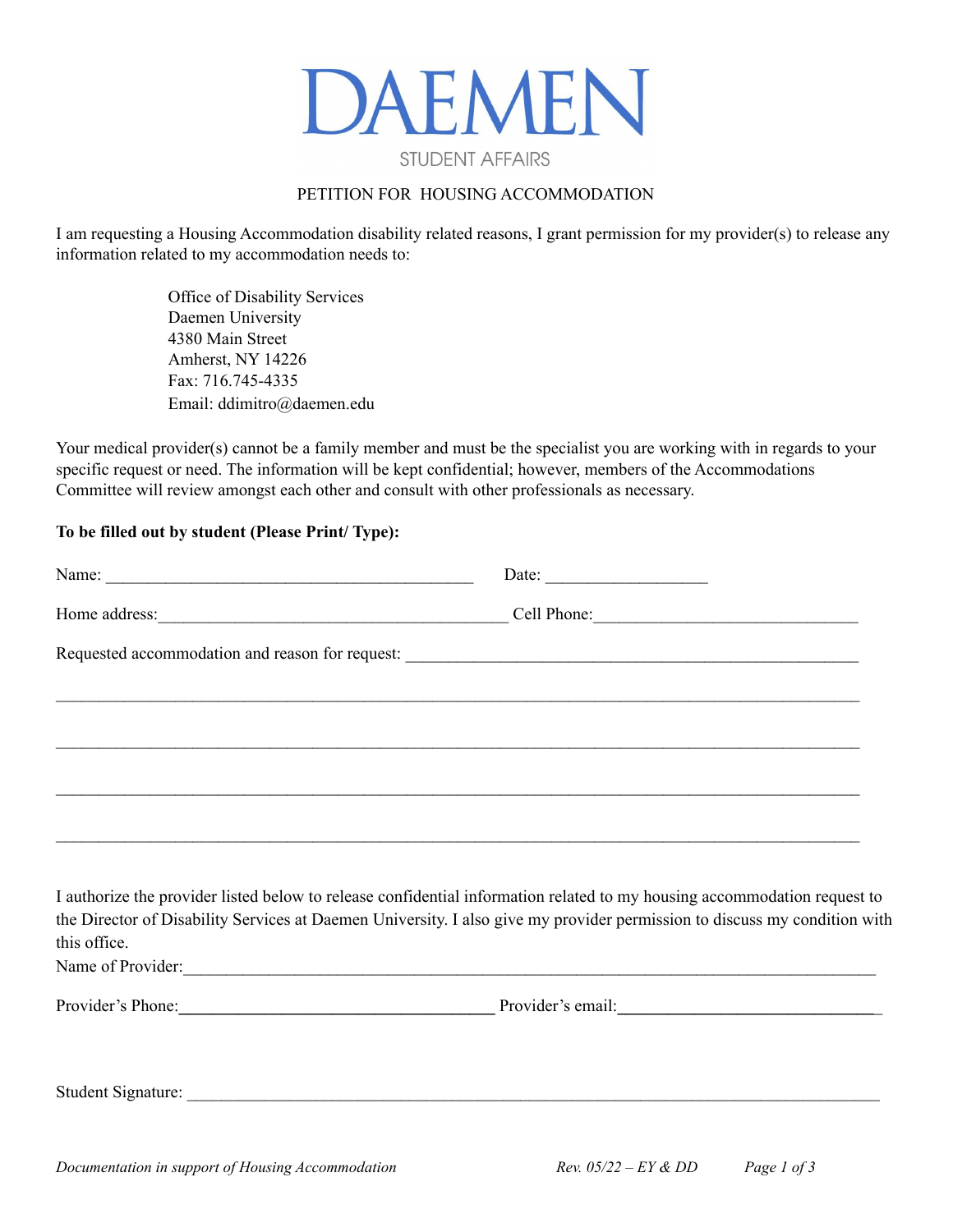

### PETITION FOR HOUSING ACCOMMODATION

**TO:** Health Care Provider

The above named student has indicated that you can provide supporting documentation and clarification of their needs regarding disability related housing accommodations on Daemen University's Campus. Currently, all first-year students are housed in double or triple rooms and use a shared bathroom with four other students.

#### **The Health Care Provider listed must submit all forms by mail, fax or email:**

Office of Disability Services Daemen University 4380 Main Street Amherst, NY 14226 Fax: 716.745-4335 Email: ddimitro@daemen.edu

## **To be completed by Health Care Provider (print/ type):**

Today's Date: \_\_\_\_\_\_\_\_\_\_\_\_\_\_\_\_\_\_\_\_\_\_\_\_ Health Care Provider Name: \_\_\_\_\_\_\_\_\_\_\_\_\_\_\_\_\_\_\_\_\_\_\_\_\_\_\_\_\_\_\_\_\_\_\_\_\_\_\_\_\_\_\_\_\_\_\_\_\_\_\_\_\_\_\_\_\_\_ Health Care Provider Address: \_\_\_\_\_\_\_\_\_\_\_\_\_\_\_\_\_\_\_\_\_\_\_\_\_\_\_\_\_\_\_\_\_\_\_\_\_\_\_\_\_\_\_\_\_\_\_\_\_\_\_\_\_\_\_\_\_  $\mathcal{L}_\text{max}$  and the contract of the contract of the contract of the contract of the contract of the contract of Health Care Provider Phone: \_\_\_\_\_\_\_\_\_\_\_\_\_\_\_\_\_\_\_\_\_\_\_\_\_\_\_\_\_\_\_\_\_\_\_\_\_\_\_\_\_\_\_\_\_\_\_\_\_\_\_\_\_\_\_\_\_\_\_

Health Care Provider Fax:

**The information you provide on the next page will be reviewed to determine and approve reasonable** accommodations. Please be as detailed as possible. Thank you for your assistance with this matter. By signing **below you verify that the information provided in this document is accurate and true.**

| Health Care Provider Signature: | Date: |
|---------------------------------|-------|
| License Number/ State:          |       |